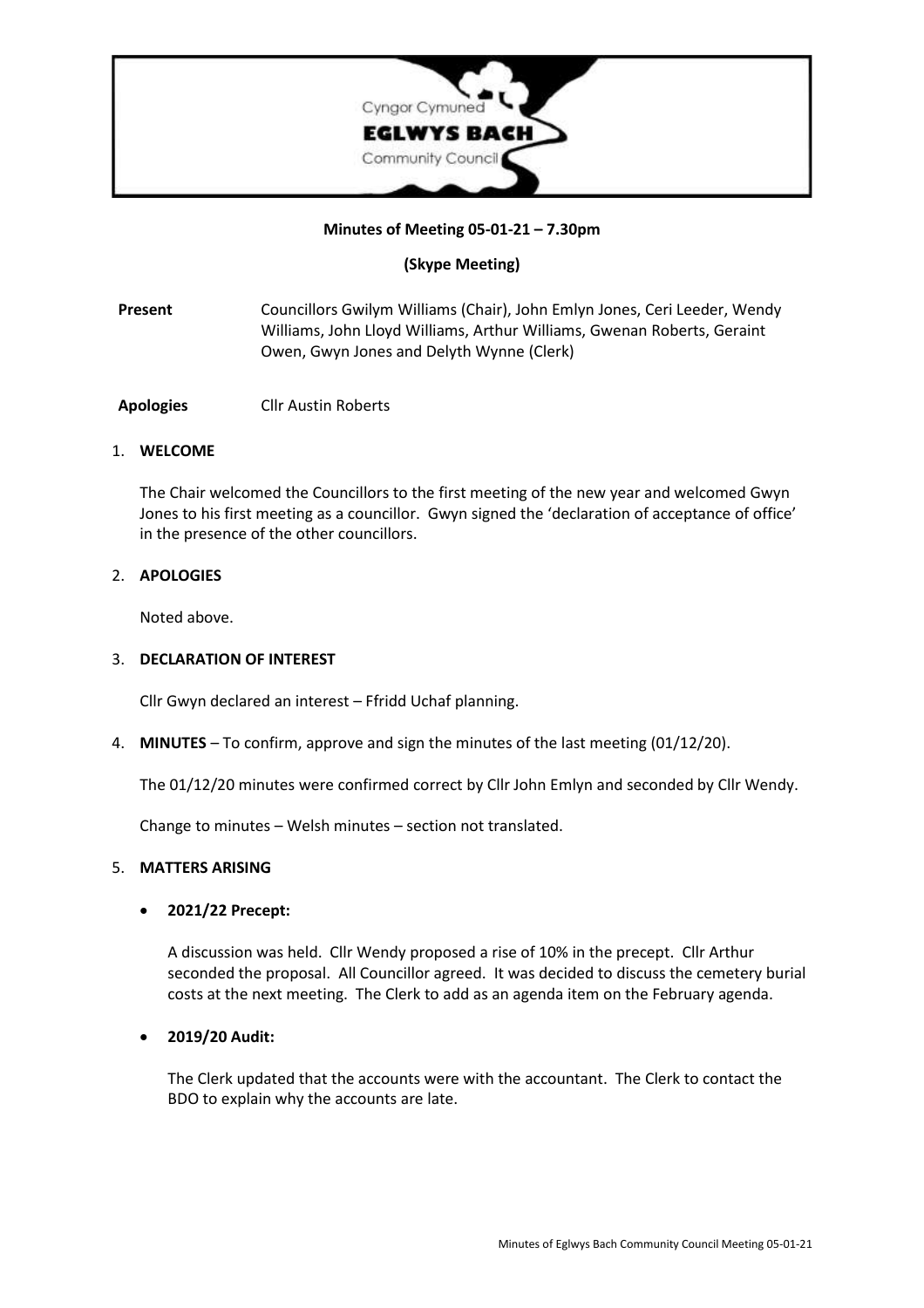

### • **Village Christmas – Christmas Window Competition:**

The Chair and Vice-Chair reported that the competition had been very good and that every family had gone to a lot of trouble decorating their windows. The Clerk to arrange vouchers with the Bee for the winning families.

# • **Speeding concerns in the village:**

Cllr Ceri gave an update on the speeding throughout the village. Cllr Ceri and the PCSO checked the speed of cars travelling through the village and nearly every car was speeding. There is inconsistency throughout the village with speed signs. There is a '30' sign by the school. '20' signs by school are red. The speed sign by Yr Efail is red but should be black.

Cllr Ceri asked whether it would be possible to change the speed throughout the village to '20'. The Clerk to contact ERF to enquire if this is possible and what the procedure is.

# • **Playground report:**

Cllr Ceri gave an update following the meeting with the playground inspector. The inspector sent a picture of a bike ramp that had been designed in Blaenau Ffestiniog which could be scaled down for use by Eglwysbach. Children in the village could be asked to participate in the design of the ramp. Playground Inspector meeting Cllr Ceri tomorrow to measure and cost up.

### 6. **PLANNING**

Planning Appeal Decision 0/4714 - Ffridd Uchaf, Trofarth, Abergele, Conwy, LL22 8BW.

Noted as information.

### 7. **FINANCIAL REPORT**

Current - £5,855.17 – (Refund of £1,298.50 cleaning of toilets invoice / £2,352.00 precept) Burial - £190.20 Deposit - £2,078.16

**Online payments:**

- **Current:**
- Delyth Wynne (Clerk) £200.00

**Burial:**

• None

### 8. **CORRESPONDENCE**

- **E-Mail: Wales Audit - 3 year audit cycle:** Noted as information.
- **E-Mail: CCBC - Capital Play Grant:**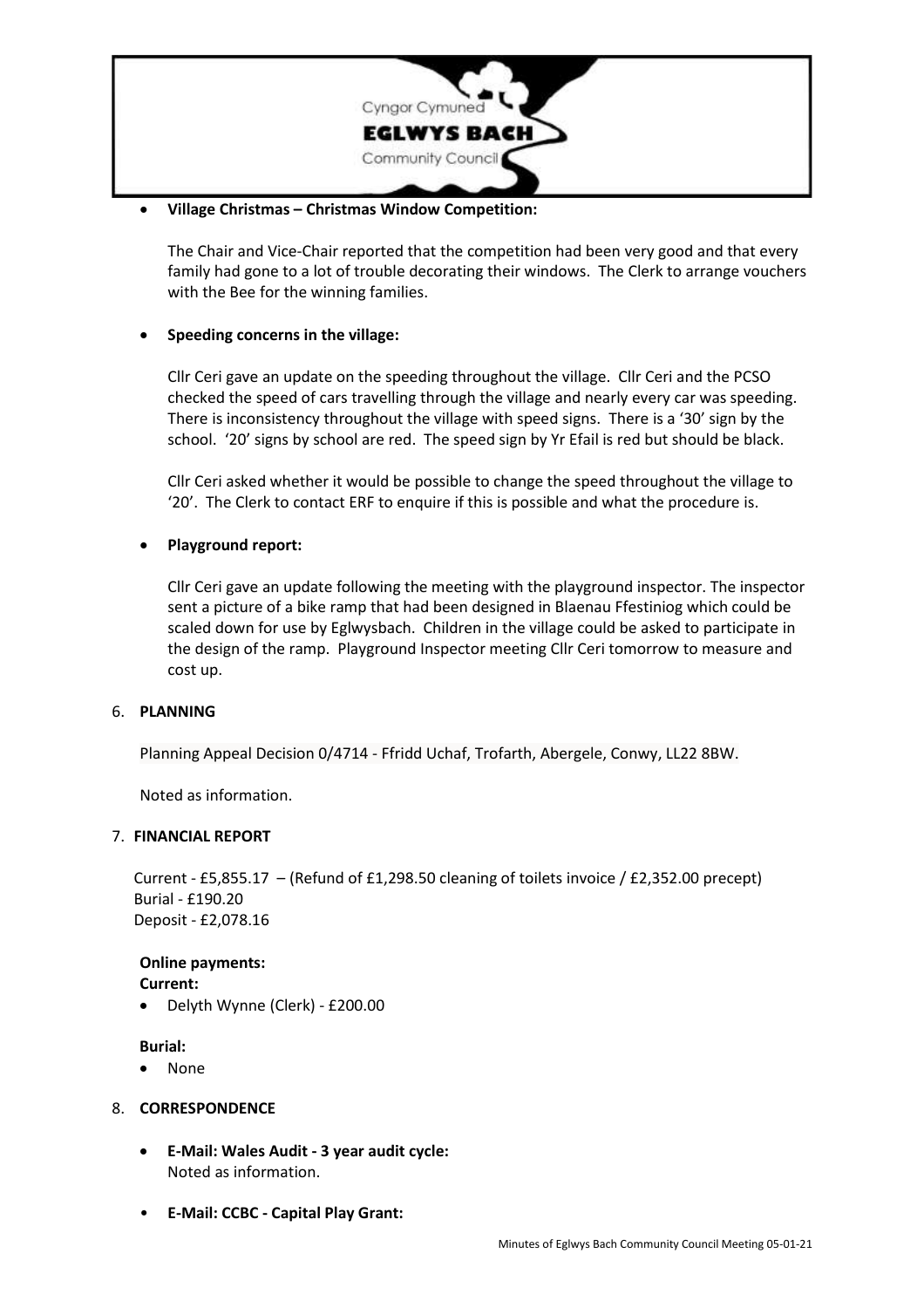

Noted as information.

- **E-Mail: CCBC – Services provision:** Noted as information.
- **E-Mail: CCBC - Parks for All:** Noted as information.
- **E-Mail: Wales Air Ambulance Charity - Emergency Appeal:** March meeting agenda item.
- **E-Mail: Sarah Palfreyman – Wern Bach – Bridge:** Awaiting a grant. The Clerk to ask Cllr Austin to reply to the e-mail.

# 9. **ANY OTHER BUSINESS**

- The councillors sympathised with the family of Gwyn Williams, 15 Maes Llan following their loss. The clerk to arrange a letter of condolence to his family;
- An e-mail of thanks from Phyllis Purchase for the flowers and card;
- Cllr Ceri The Clerk to remind Cllr Austin of the gate under the bridge;
- Cllr John Emlyn Cllr Austin reported that he is meeting CCBC legal section this week about the Nant quarry. Discussed installing a fence one side;
- Cllr John Emlyn a drain near Ty Gwyn, water flowing over the bank, the drain is blocked;
- Cllr John Emlyn a large hole on the side of the road at Sgubor Degwm.
- Cllr John Lloyd Maenan Road/Gyffylog Road/Bodnant Road where a salt bin has slid into the hedge – salt bins need to be re-filled.
- Cllr Gwyn Ffynnon Meirch, a hole in the road by the old quarry, at the turn of Pen y Bryn and Ffynnon Meirch.
- Cllr Gwyn Foel and Pen Mynydd public footpath 2 stiles have started to decay. The path closed with trees and growth.
- Cllr Arthur letters of thanks to be sent for the Christmas tree Paul and Paul Williams and Paul Brian, Bodnant Garden Nurseries.
- Cllr Arthur Graig road to Bodnant, a metal pole coming out of the hedge from the left side before Cae Forys Road.

### 10. **DATES OF NEXT MEETINGS**

02/02/21 02/03/21 06/04/21 04/05/21 01/06/20 06/07/21 07/09/21 05/10/21 02/11/21 07/12/21